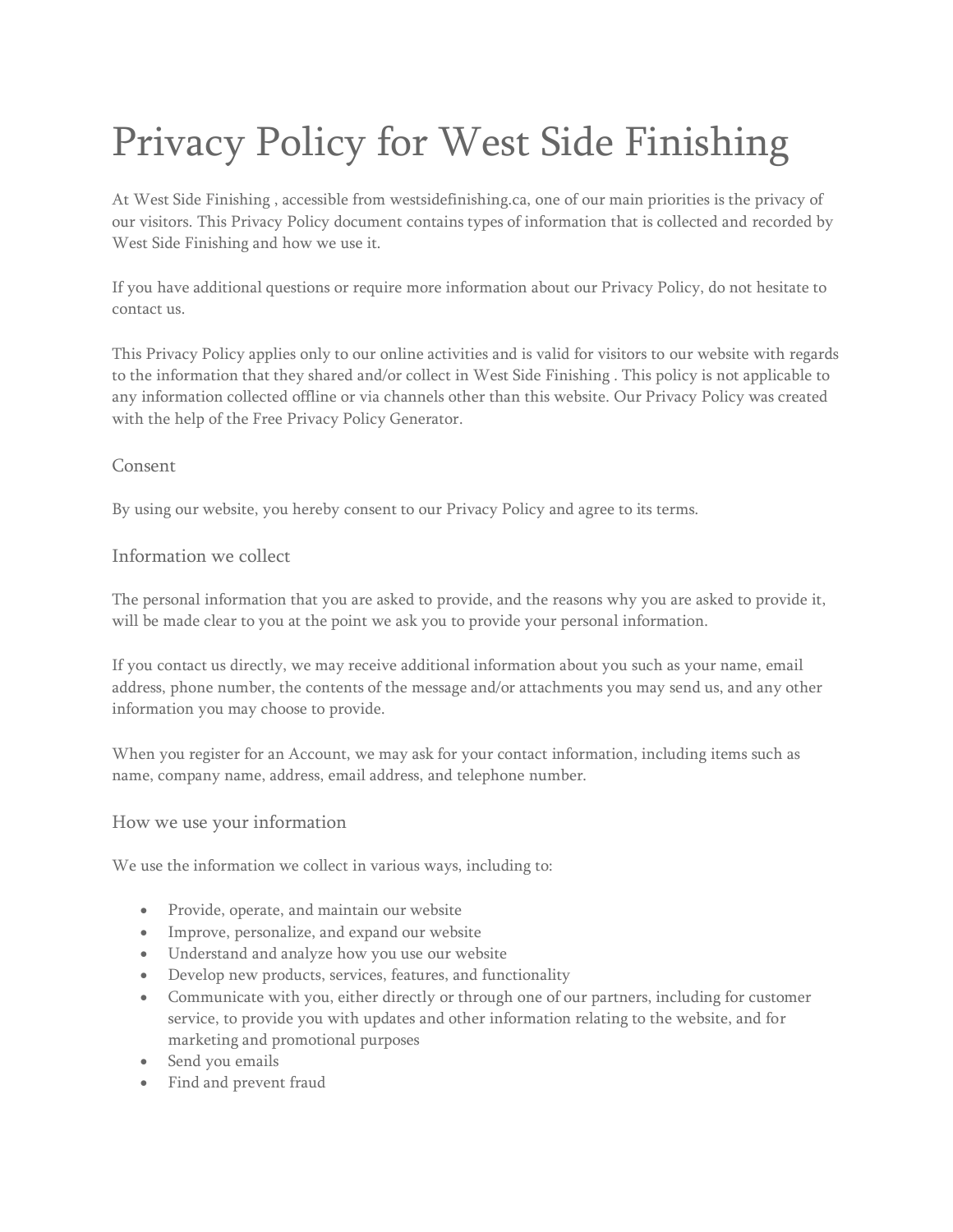# Log Files

West Side Finishing follows a standard procedure of using log files. These files log visitors when they visit websites. All hosting companies do this and a part of hosting services' analytics. The information collected by log files include internet protocol (IP) addresses, browser type, Internet Service Provider (ISP), date and time stamp, referring/exit pages, and possibly the number of clicks. These are not linked to any information that is personally identifiable. The purpose of the information is for analyzing trends, administering the site, tracking users' movement on the website, and gathering demographic information.

## Cookies and Web Beacons

Like any other website, West Side Finishing uses 'cookies'. These cookies are used to store information including visitors' preferences, and the pages on the website that the visitor accessed or visited. The information is used to optimize the users' experience by customizing our web page content based on visitors' browser type and/or other information.

For more general information on cookies, please read [more on the Cookie Consent website.](https://www.cookieconsent.com/)

## Our Advertising Partners

Some of advertisers on our site may use cookies and web beacons. Our advertising partners are listed below. Each of our advertising partners has their own Privacy Policy for their policies on user data. For easier access, we hyperlinked to their Privacy Policies below.

• Google

<https://policies.google.com/technologies/ads>

## Advertising Partners Privacy Policies

You may consult this list to find the Privacy Policy for each of the advertising partners of West Side Finishing .

Third-party ad servers or ad networks uses technologies like cookies, JavaScript, or Web Beacons that are used in their respective advertisements and links that appear on West Side Finishing , which are sent directly to users' browser. They automatically receive your IP address when this occurs. These technologies are used to measure the effectiveness of their advertising campaigns and/or to personalize the advertising content that you see on websites that you visit.

Note that West Side Finishing has no access to or control over these cookies that are used by third-party advertisers.

## Third Party Privacy Policies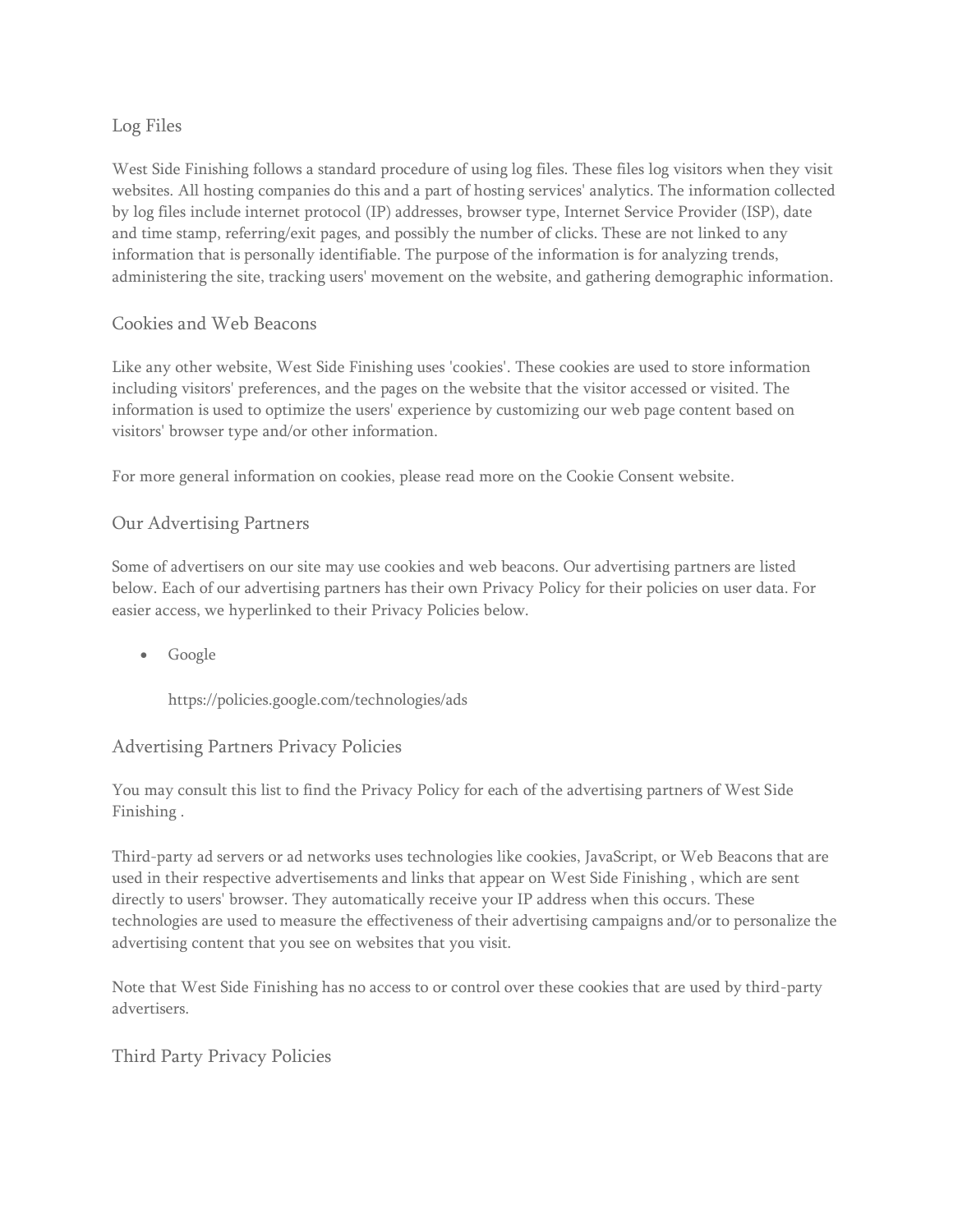West Side Finishing 's Privacy Policy does not apply to other advertisers or websites. Thus, we are advising you to consult the respective Privacy Policies of these third-party ad servers for more detailed information. It may include their practices and instructions about how to opt-out of certain options.

You can choose to disable cookies through your individual browser options. To know more detailed information about cookie management with specific web browsers, it can be found at the browsers' respective websites.

## CCPA Privacy Rights (Do Not Sell My Personal Information)

Under the CCPA, among other rights, California consumers have the right to:

Request that a business that collects a consumer's personal data disclose the categories and specific pieces of personal data that a business has collected about consumers.

Request that a business delete any personal data about the consumer that a business has collected.

Request that a business that sells a consumer's personal data, not sell the consumer's personal data.

If you make a request, we have one month to respond to you. If you would like to exercise any of these rights, please contact us.

#### GDPR Data Protection Rights

We would like to make sure you are fully aware of all of your data protection rights. Every user is entitled to the following:

The right to access – You have the right to request copies of your personal data. We may charge you a small fee for this service.

The right to rectification – You have the right to request that we correct any information you believe is inaccurate. You also have the right to request that we complete the information you believe is incomplete.

The right to erasure – You have the right to request that we erase your personal data, under certain conditions.

The right to restrict processing – You have the right to request that we restrict the processing of your personal data, under certain conditions.

The right to object to processing – You have the right to object to our processing of your personal data, under certain conditions.

The right to data portability  $-$  You have the right to request that we transfer the data that we have collected to another organization, or directly to you, under certain conditions.